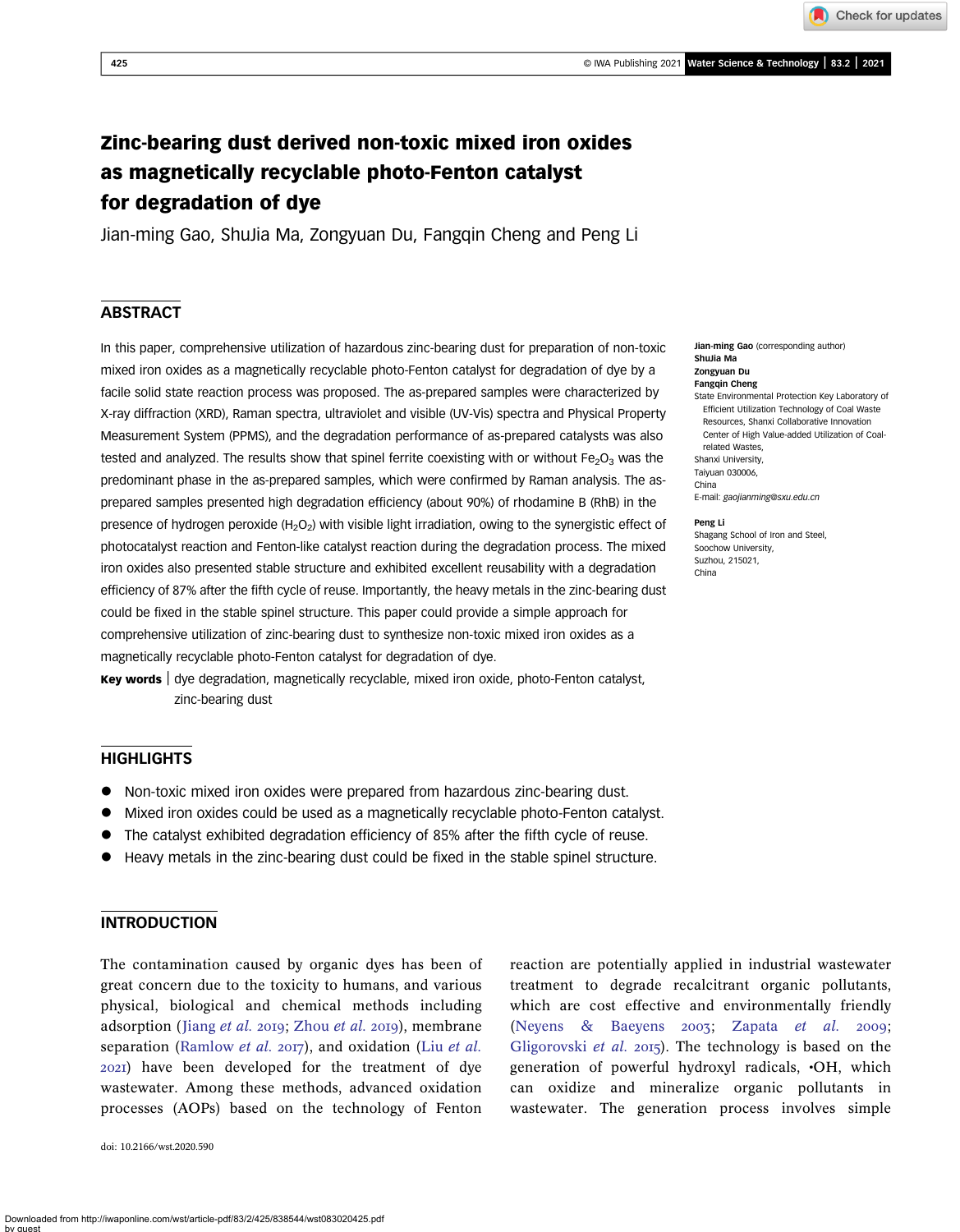reactions as follows:

$$
\text{Fe}^{2+} + \text{H}_2\text{O}_2 \rightarrow \text{Fe}^{3+} + \text{OH}^- + \bullet \text{OH}
$$
 (1)

$$
\text{Fe}^{3+} + \text{H}_2\text{O}_2 \rightarrow \text{Fe}^{2+} + \text{H}^+ + \text{HO}_2\bullet
$$
 (2)

However, generation of large amounts of iron-bearing sludge and low reaction pH value during the processes limited the wide application of homogeneous Fenton reaction. Consequently, heterogeneous Fenton-like catalysts, such as nano-flake Fe-SC hybrid, Cu-impregnated zeolite Y, sulfur-modified iron oxide, and amorphous  $Fe_{78}Si_9B_{13}$  alloy etc. have been synthesized and confirmed the Fenton-like reaction on the solid-liquid interface (Du [et al.](#page-8-0) 2016; Jia et al. 2016; [Kong](#page-8-0) et al. 2016).

Mixed iron oxides, spinel ferrites  $MFe<sub>2</sub>O<sub>4</sub>$  (M = Ni, Mn, Co, Mg, Cu, Zn, etc.), have been applied as heterogeneous catalysts in the Fenton-like processes, which exhibit unique structural, magnetic properties and catalytic per-formance ([Ahmed & Ahmaruzzaman](#page-7-0) 2015; [Kefeni](#page-8-0) et al.  $2017$ ; [Vinosha](#page-8-0) [et al.](#page-8-0)  $2017$ ). Liu et al. ( $2012$ ) successfully synthesized magnetic  $NiFe<sub>2</sub>O<sub>4</sub>$  by the hydrothermal method, and as-prepared nickel ferrite exhibited photo-Fenton catalytic features for organic pollutants in the presence of oxalic acid. Seven cyclic tests for rhodamine B degradation demonstrated that the catalyst is stable and highly active with a degradation efficiency of above 90%. Highly ordered mesoporous  $CuFe<sub>2</sub>O<sub>4</sub>$  was successfully obtained and proposed as a heterogeneous Fenton-like catalyst [\(Zhang](#page-9-0) *et al.* 2014). The  $CuFe<sub>2</sub>O<sub>4</sub>$  catalyst presented low metal leaching  $(<1$  ppm) even in acidic conditions and retained high catalytic activity (3.75% decrease) after six cycles of reuse. Besides, many studies demonstrated that spinel ferrites presented excellent catalytic activity in Fenton-like reaction system, such as  $ZnFe<sub>2</sub>O<sub>4</sub>$ ,  $CoFe<sub>2</sub>O<sub>4</sub>$ ,  $MgFe<sub>2</sub>O<sub>4</sub>$ , and  $Zn<sub>x</sub>$  $Co_{1-x}Fe_{2}O_{4}$  (Su [et al.](#page-8-0) 2012; Feng et al. 2013; [Shahid](#page-8-0) et al. 2013; Cai [et al.](#page-7-0) 2016). Moreover, it is confirmed that for some metal elements, such as Cr, Mn, Ti or V, substitution into the spinel structure can be facilitated to improve the catalytic activity of the spinel ferrite-based Fenton-like catalysts ([Zhong](#page-9-0)  $et$  al.  $20I4$ ). Furthermore, they are all inverse spinels with excellent stability, and toxic ions could be stably fixed in spinel ferrites ([Chen](#page-8-0) *[et al.](#page-8-0)*  $20II$ ; Tu *et al.*  $20I2$ ), demonstrating that multi-metal doped spinel ferrites could be used as magnetically recyclable Fenton-like catalysts for organic pollutant degradation.

Zinc-bearing dust, generated during the iron and steel production process, is classified as hazardous solid waste that contains various heavy metals, such as Zn, Mn, Fe,

Pb, Cr etc. Currently, much effort was focused on the extraction and recycling of valuable metals from zinc-bearing dust using various complex pyrometallurgical and/or hydrometallurgical processes, leading to not only environmental pollution problems but also low recovery of valuable metals [\(Kukurugya](#page-8-0) [et al.](#page-8-0) 2015; Lin et al. 2017; [Zhang](#page-9-0) et al. a). Unfortunately, few works have studied comprehensive utilization of valuable metals in zinc-bearing dust. Notably, Zn, Mn, Fe, Cr etc. in the zinc-bearing dust are the main chemical compositions of spinel ferrites [\(Gao &](#page-8-0) [Cheng](#page-8-0)  $2018a$ ,  $2018b$ ), suggesting that zinc-bearing dust could be used as raw material for preparation of spinel ferrites as magnetically recyclable heterogeneous Fenton-like catalysts. Besides, the gap vacancy and lattice defects in spinel ferrites could provide structural conditions for metal substitution into the spinel structure, implying that it is reasonable to synthesize multi-metal doped spinel ferrites from zinc-bearing dust. Furthermore, heavy metal ions easily dissolved in water from zinc-bearing dust could be stably fixed in the stable spinel structure, which might be facilitated to improve the catalytic activity of the spinel ferrite-based Fenton-like catalysts. In short, comprehensive utilization of hazardous zinc-bearing dust for preparation of non-toxic mixed iron oxides as magnetically recyclable photo-Fenton catalyst for degradation of dye meets the requirements of a resource-saving and environment-friendly society.

So far, some mixed iron oxides as heterogeneous Fenton-like catalysts have been successfully synthesized from solid waste or natural minerals. Cao [et al.](#page-8-0)  $(2017)$ reported that zinc ferrite catalysts for efficient degradation of organic dye were fabricated by the calcination of electroplating sludge, and the as-prepared catalysts exhibited excellent MB decolorization efficiency (about 85%) in a UV/H<sub>2</sub>O<sub>2</sub> system. [Zhang](#page-9-0) et al. (2017b) provided a novel method for the reuse of iron-containing Fenton sludge and nickel ferrite was synthesized as an efficient catalyst in the heterogeneous Fenton process. A phenol degradation efficiency of about 95% could be obtained in the presence of both nickel ferrite and  $H_2O_2$ . Furthermore, multi-metal codoped magnesium ferrite was successfully synthesized from saprolite laterite ore by Diao *[et al.](#page-8-0)* ( $2017$ ), and used as heterogeneous photo-Fenton like catalyst for dye degradation. The as-prepared ferrite exhibited excellent catalytic activity with a degradation efficiency of 96.8%, which is more competitive compared to the catalysts prepared from chemical reagents. That is to say, it is feasible to obtain excellent heterogeneous Fenton-like catalysts from solid waste or liquid waste.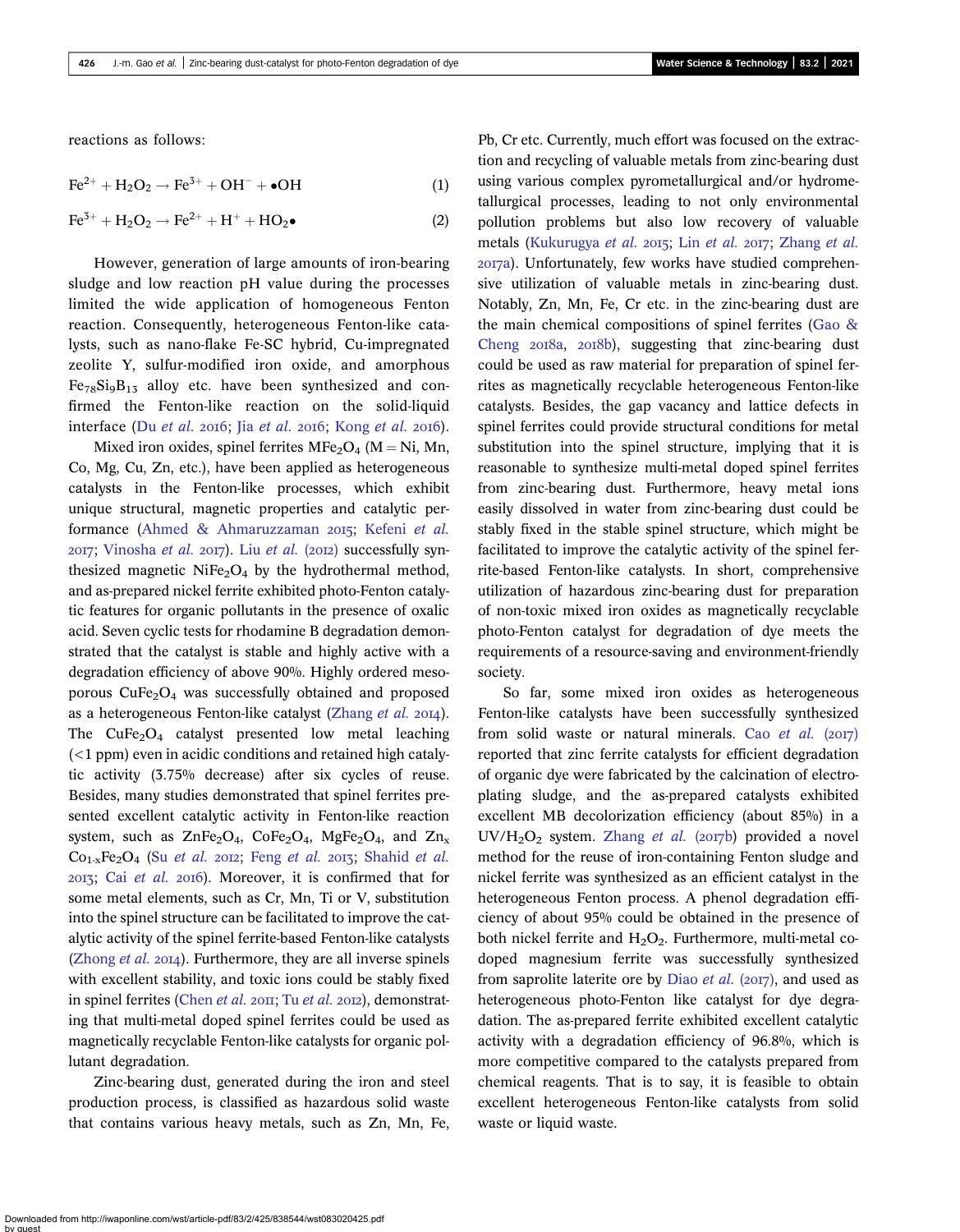In this paper, multi-metal doped spinel ferrites were synthesized from zinc-bearing dust by the facile solid state reaction method. The structure and magnetic properties of as-prepared mixed iron oxides were characterized and discussed. Then the as-prepared ferrites were used for the degradation of organic pollutants by photo-Fenton reaction, and the effects of degradation conditions and Zn/Fe molar ratio on the degradation efficiency of rhodamine B (RhB) were investigated. Simultaneously, the dissolution characteristics of heavy metals in the zinc-bearing dust and as-prepared spinel ferrites were also tested to verify the environmental security of zincbearing dust-derived mixed iron oxide photo-Fenton catalysts. Finally, the possible catalytic mechanism for degradation of RhB using zinc-bearing dust-derived mixed iron oxides as photo-Fenton catalysts a proposed. This paper might provide a simple approach for comprehensive utilization of zinc-bearing dust in a green pollution-free method.

#### EXPERIMENTAL PROCEDURE

#### Materials and reagents

The zinc-bearing dust using in this study was collected from a stainless steel plant in China, and the main chemical compositions of the zinc-bearing dust are summarized in Table 1. In the zinc-bearing dust, spinel ferrites including  $ZnFe<sub>2</sub>O<sub>4</sub>$  and Fe<sub>3</sub>O<sub>4</sub>, calcite (CaCO<sub>3</sub>) and quartz (SiO<sub>2</sub>) are the main phases as reported in the literature [\(Gao &](#page-8-0) [Cheng](#page-8-0) 2018a). All the reagents used in this study are of analytical grade and used without any treatment.

#### Sample preparation

Using the facile solid state reaction method, the mixed iron oxides were prepared by the following procedure. Firstly, zinc-bearing dust was dried at  $105\degree C$  for 12 h and ground to a particle size smaller than  $75 \mu m$ . Then,  $5.0 g$  zinc-bearing dust was mixed with a certain amount of ZnO reagent, and the mixture was ground adequately in an agate mortar to form a uniform powder. Finally, the uniform powder was transferred into a corundum crucible, and calcinated at 900 $^{\circ}$ C for 60 min with a heating rate of  $10^{\circ}$ C·min<sup>-1</sup> in a muffle furnace to obtain mixed iron oxide. In this paper, to investigate the effect of Zn/Fe molar ratio on zinc ferrite  $(ZnFe<sub>2</sub>O<sub>4</sub>)$  based photo-Fenton catalysts synthesized from zinc-bearing dust, the mass ratios of 2:0.4, 2:0.6 and 2:0.8 were chose, and the molar ratio of Zn to Fe in the dust and the mixture of zinc-bearing dust and ZnO addition are calculated and listed in Table 1. The as-prepared mixed iron oxides with mass ratios of 2:0.4, 2:0.6 and 2:0.8 were labeled as ZF1, ZF2 and ZF3, respectively.

#### Degradation experiments

The as-prepared mixed iron oxides were used as a Fentonlike catalyst for the degradation of RhB at a constant temperature of  $25^{\circ}$ C. A 500 W Xe lamp with 420 nm cutoff filter was used as the visible light source. In the degradation experiment, 0.2 g as-prepared mixed iron oxides was first dispersed in 200 mL of the RhB aqueous solution (10 mg/L) in a dark environment for 30 min to ensure that the RhB reached an adsorption equilibrium on the surface of the photocatalysts at a pH value of 4.0. Then a solution containing  $H_2O_2$  (2.0 mmol/L) was added in the aqueous solution, and reacted with magnetic stirring. During the irradiation process, 5 mL of the suspension was collected every 30 min and centrifuged for subsequent RhB absorbance analysis. The remaining RhB dye concentration was detected by ultraviolet-visible (UV-Vis) spectrophotometer at a wavelength of 554 nm [\(Bhargava](#page-7-0) et al. 2016). The degradation efficiency  $\eta$  was calculated according to Equation (3).

$$
\eta = \frac{C_0 V_0 - C_e V_e}{C_0 V_0} \times 100\%
$$
\n(3)

Table 1 | Main chemical compositions and molar ratio of Zn to Fe of zinc-bearing dust and mixtures with different mass ratios used in this study wt.%

| <b>Chemical compositions</b> | Fe <sub>2</sub> O <sub>3</sub> | ZnO  | MnO <sub>2</sub> | MgO | CuO | PbO | Cr <sub>2</sub> O <sub>3</sub> | CaO     | SiO <sub>2</sub> | Molar ratio of Zn to Fe |
|------------------------------|--------------------------------|------|------------------|-----|-----|-----|--------------------------------|---------|------------------|-------------------------|
| Zinc-bearing dust            | 64.1                           | 10.4 | 0.8              | 1.7 | 0.3 | 1.3 | 0.5                            | $1.0\,$ | 5.3              | 0.32:2                  |
| 2:0.4                        | 64.1                           | 30.4 | 0.8              | 1.7 | 0.3 | 1.3 | 0.5                            | $1.0\,$ | 5.3              | 0.93:2                  |
| 2:0.6                        | 64.1                           | 40.4 | 0.8              | 1.7 | 0.3 | 1.3 | 0.5                            | $1.0\,$ | 5.3              | 1.25:2                  |
| 2:0.8                        | 64.1                           | 50.4 | 0.8              | 1.7 | 0.3 | 1.3 | 0.5                            | $1.0\,$ | 5.3              | 1.54:2                  |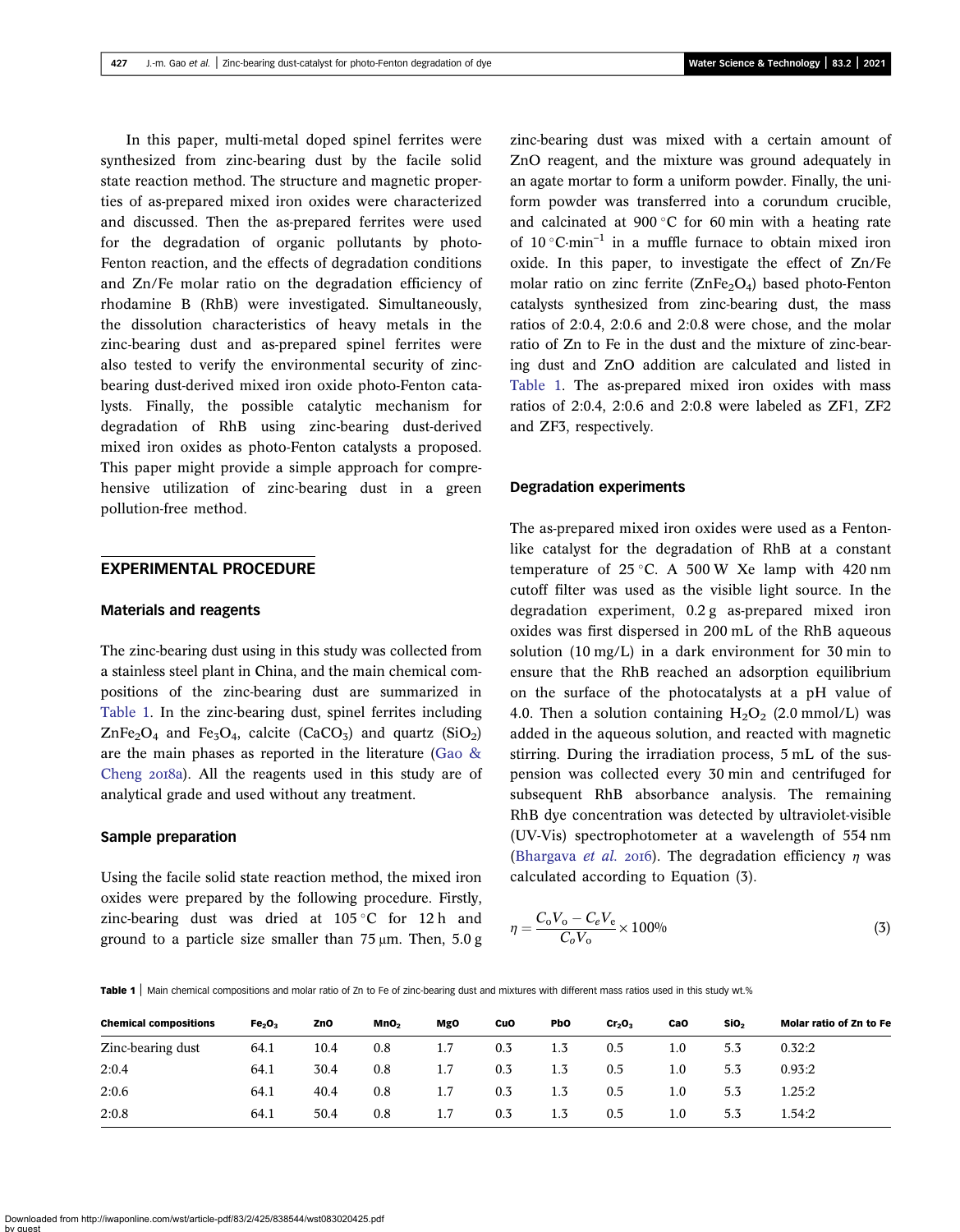where  $C<sub>o</sub>$  and  $C<sub>e</sub>$  represent the concentration of RhB dye in the initial solution and after the degradation process, respectively,  $g \cdot mL^{-1}$ ;  $V_o$  and  $V_e$  are the volumes of the initial RhB dye solution and after the degradation process, respectively, mL.

### Toxicity leaching test

To evaluate the chemical stability and ensure the stability toward metal ion leaching from as-prepared mixed iron oxides to the solution under the reaction conditions, the Toxicity Characteristic Leaching Procedure (TCLP) (1311) formulated by the US Environmental Protection Agency (US EPA) [\(Sebag](#page-8-0) et al. 2009) was adopted and distilled water with a pH value of 2.88 was chosen as the leaching agent. The test procedures were as follows: firstly, 1.0 g zinc-bearing dust or as-prepared mixed iron oxide and 20 mL leaching agent were mixed in a centrifuge tube, and the mixture was shaken at a speed of 30 rpm at  $25^{\circ}$ C for 24 h, and then filtered to obtain the filtrate. The concentration of metal ions in the filtrate were determined by inductively coupled plasma optical emission spectrometer (ICP-OES).

#### Analysis and characterization

The mineral phase compositions of as-prepared samples were recorded by X-ray diffractometer (XRD, Rigaku, Cu Ka radiation,  $\lambda = 0.15406$  nm) at a scanning rate of 0.02 deg $\cdot$ s<sup>-1</sup> at the diffraction angle (2 $\theta$ ) 10–90<sup>o</sup> with a voltage of 40 kV and 40 mA. Room temperature Raman spectra of as-prepared samples were tested using a Raman spectrometer equipped with an  $Ar^+$  laser (532 nm, 10 mW) excitation source and a CCD detector. The UV-Vis spectra of as-prepared samples were measured with an UV-Vis spectrophotometer (Hitachi U-3010). Physical Property Measurement System (PPMS, America, 9 T (EC-II)) was explored to test the magnetic properties of as-prepared samples with the applied magnetic field varying from -10,000 to 10,000 Oe.

## RESULTS AND DISCUSSION

### Characterization of mixed iron oxides

The XRD patterns of as-prepared samples with different mass ratios of zinc-bearing dust to ZnO addition of 2:0.4, 2:0.6, and 2:0.8 is shown in Figure 1. According to the PDF card, peaks appear at 29.9 $^{\circ}$ , 35.3 $^{\circ}$ , 42.8 $^{\circ}$ , 56.6 $^{\circ}$  and 62.2 $^{\circ}$  match



**Figure 1**  $\vert$  XRD patterns of as-prepared samples with different mass ratios of zinc-bearing dust to ZnO addition of 2:0.4, 2:0.6, and 2:0.8.

well with PDF card 22-1022 (Franklinite,  $ZnFe<sub>2</sub>O<sub>4</sub>$ ) ([National Bureau of Standards](#page-8-0) 1971), which correspond to the crystal face (220), (311), (400), (511) and (440) of franklinite, respectively. Peaks appear 24.1°, 33.2°, 40.9° and 49.5° match well with PDF card 33-0664 (Hematite,  $Fe<sub>2</sub>O<sub>3</sub>$ ) ([National Bureau of Standards](#page-8-0) 1981), which correspond to the crystal face (012), (104), (113) and (024) of hematite, respectively. As can be seen from Figure 1, when the mass ratio is controlled at 2:0.4, the diffraction peaks of both spinel ferrite  $\text{ZnFe}_2\text{O}_4$  and the rhombohedral structure of  $Fe<sub>2</sub>O<sub>3</sub>$  were detected. With the mass ratio decreasing to 2:0.6 and 2:0.8, the intense diffraction peaks were well indexed to spinel ferrite  $\text{ZnFe}_2\text{O}_4$ , and the diffraction peaks of  $Fe<sub>2</sub>O<sub>3</sub>$  disappeared, indicating the formation of singlephase spinel ferrite. Furthermore, with the mass ratios increasing, the diffraction peaks increased in intensity, implying that the purity and crystallinity of as-prepared samples might be improved.

In the Raman spectra, there are five optical Ramanactive modes for spinel space group (Fd3 m), A1 g + Eg + 3T2 g. The notations A, E and T are one, two and three dimensional representations, respectively, and g represents the symmetry regarding the center of inversion. In spinel ferrites, the assignment of the Raman-active modes and the regions where they are located are given as follows:

- (i) The T2 g(1) active mode located at 213-243  $cm^{-1}$  are associated to translational movements of the whole MO4 tetrahedral. M and O represent Metal and Oxygen, respectively.
- (ii) The Eg active mode located at  $334-352$  cm<sup>-1</sup> are related to symmetric bending vibrations of O atoms with respect to M in tetrahedral (A) sites.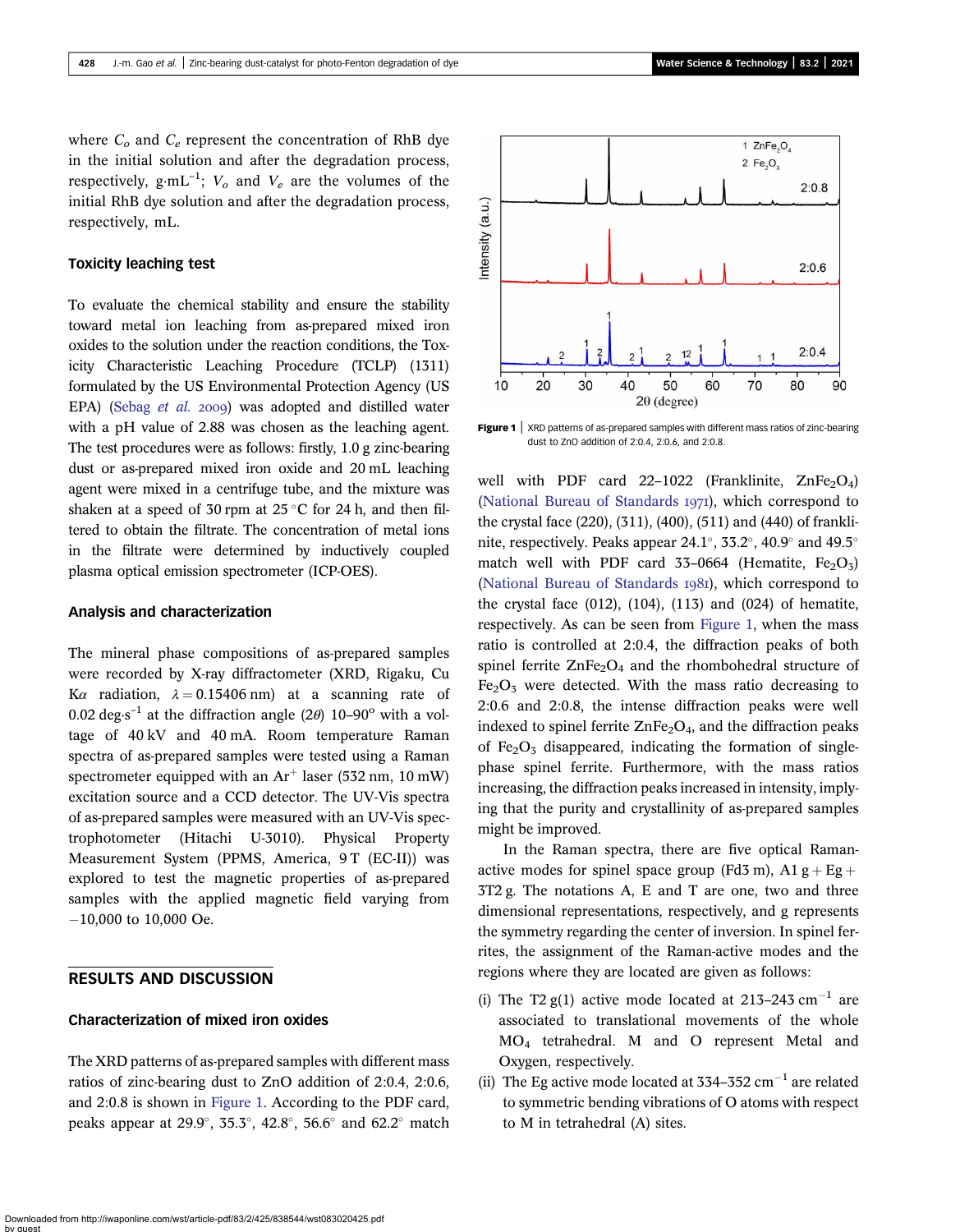- <span id="page-4-0"></span>(iii) The T2  $g(2)$  active mode appearing at 478–488 cm<sup>-1</sup> is ascribed to asymmetric stretching vibrations of  $M - O$ in tetrahedral sites.
- (iv) The T2 g(3) active mode appearing at  $540-571$  cm<sup>-1</sup> is assigned to asymmetric bending vibration of O atoms with respect to M in tetrahedral sites.
- (v) The A1 g symmetry active mode located in the range 600–710 cm<sup>-1</sup> is related to symmetric stretching vibrations of  $M - O$  in tetrahedral (A) sites. For this mode, it has been confirmed that the Raman spectrum of normal spinel ferrites is located in the 600–  $620 \text{ cm}^{-1}$  region, while that of inverse spinel ferrite occurs in the  $670-710$  cm<sup>-1</sup> region.

The as-prepared mixed iron oxides are also characterized by Raman spectra, as presented in Figure 2. It can be observed that the peaks appearing around 205, 280, 335, 475, 645 and 700 cm<sup>-1</sup> were assigned to the A<sub>1g</sub>, E<sub>g</sub>, and 3T<sub>2g</sub> Raman active modes of spinel ferrite  $ZnFe<sub>2</sub>O<sub>4</sub>$  (Yan [et al.](#page-9-0) 2015; [Aakash](#page-7-0) et al. 2016), further confirming the formation of spinel ferrite. Furthermore, the  $A_{1g}(1)$  mode (around 700 cm<sup>-1</sup>) and  $A_{1g}(2)$  mode (around 640 cm<sup>-1</sup>) are the symmetric stretch of O along the Fe-O bonds and Zn-O bonds at the tetrahedral sites, respectively [\(Thota](#page-8-0) et al. 2015). With the mass ratios of zinc-bearing dust to ZnO addition decreasing from 2:0.4 to 2:0.8, the intensity of  $A_{1g}(1)$  mode decreased while that of the A<sub>1 g</sub>(2) mode increased, implying that  $\text{Zn}^{2+}$ ion substitution into spinel ferrites could cause cation redistribution. When Zn was substituted in the as-prepared spinel ferrites,  $\text{Zn}^{2+}$  ions preferred to occupy the tetrahedral (A) sites, and forced the same amount of  $\text{Fe}^{3+}$  ions to transfer to the octahedral (B) sites.



Figure 2 | Raman spectra of as-prepared samples with different mass ratios of zincbearing dust to ZnO addition of 2:0.4, 2:0.6, and 2:0.8.

As a photo-Fenton catalyst, it is essential to understand the optical properties of as-prepared samples, and Figure 3 presents the UV- Vis spectra of as-prepared ZF1, ZF2 and ZF3 with wavelengths ranging from 200 to 800 nm. All three samples exhibit intense absorption in a wide wavelength varying from UV to visible light with an absorption tail extending into the infrared region. The band gap (Eg) can be calculated by the Tauc's equation as follows:

$$
(\partial h v)^n = A(hv - Eg) \tag{4}
$$

where  $\alpha$  is the absorption coefficient, h is the Planck's constant,  $v$  is the frequency of light and  $A$  is a constant. The bandgap energy could be evaluated for direct  $(n = 2)$  and indirect  $(n = 1/2)$  electronic transitions determined by extrapolation of the linear regions of the Tauc's plots to zero absorption. The bandgap energy is obtained by extrapolating the tangent of the curve to x-axis as plotted in the inset. The bandgaps for ZF1, ZF2 and ZF3 are 1.92 eV, 1.94 eV and 1.96 eV, respectively, which are close to that for zinc ferrite.

The magnetic properties of as-prepared samples were measured by PPMS, and room temperature hysteresis loops are illustrated in [Figure 4](#page-5-0). All the as-prepared samples exhibit ferrimagnetism behaviors. With  $\text{Zn}^{2+}$  ion substitution content increasing (mass ratios from 2:0.4 to 2:0.8), the saturation magnetization values decreased from 33.8 emu g<sup>-1</sup> to 20.3 emu g<sup>-1</sup>. From the inset of [Figure 4](#page-5-0), it can be observed that the as-prepared sample could be easily separated from the reaction system by using a magnet, providing a practical approach to recycle and reuse the catalyst.



Figure 3 | UV- Vis spectra of as-prepared samples with different mass ratios of zincbearing dust to ZnO addition of 2:0.4, 2:0.6, and 2:0.8, inset: Tauc's plots for the calculation of bandgap.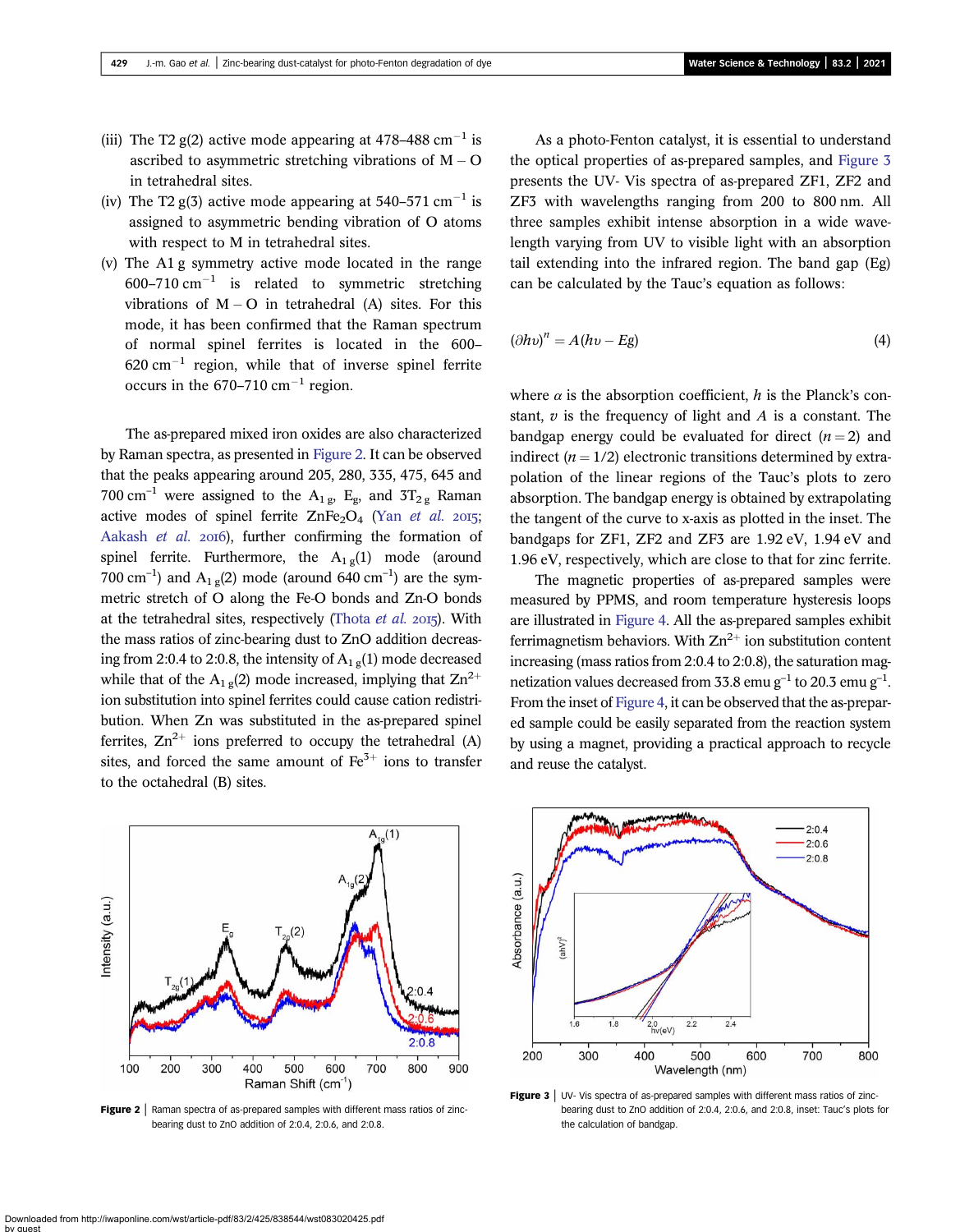<span id="page-5-0"></span>

**Figure 4** | Room temperature hysteresis loops of as-prepared samples with different mass ratios of zinc-bearing dust to ZnO addition of 2:0.4, 2:0.6, and 2:0.8.

#### Degradation of dye

The RhB degradation experiments using as-prepared ZF1, ZF2 and ZF3 as catalysts were carried out as shown in Figures 5 and 6. Figure 5 shows the degradation efficiency of RhB using ZF2 as the catalyst under different reaction conditions. Clearly, as shown in Figure 5, the self-degradation of RhB is very weak under visible light irradiation in the absence of mixed iron oxides and  $H_2O_2$ . It can be also observed that the degradation efficiency is only 2% using  $H<sub>2</sub>O<sub>2</sub>$  as the catalyst in the dark after reaction for 210 min. Under the visible light irradiation, the degradation efficiency could be improved (about 30%) using  $H_2O_2$  as the catalyst. Using ZF2 as catalyst, the degradation efficiency is increased to 50% with the addition of  $H_2O_2$  in the dark. However, using



Figure 5 | Degradation efficiency of RhB using ZF2 as the catalyst under different reaction conditions.



Figure 6 | Degradation efficiency of RhB using ZF1, ZF2 and ZF3 as catalysts in the  $H_2O_2/$ visible light system, the initial RhB concertation of 10 mg/L, the pH value at 4.0, 2.0 mmol/L  $H_2O_2$ , and 1 g/L catalyst dosage.

ZF2 as photocatalyst without the addition of  $H_2O_2$ , the degradation efficiency is about 20%, implying that ZF2 is not an efficient photocatalyst for the degradation of RhB. In the presence of  $H_2O_2$  and with visible light irradiation, ZF2 catalyst could reach 91% RhB degradation. Such results demonstrated that zinc-bearing dust-derived mixed iron oxide ZF2 is an effective heterogeneous photo-Fenton-like catalyst for RhB degradation. Besides, the key roles of  $H<sub>2</sub>O<sub>2</sub>$  addition and visible light irradiation are also indispensable in the photo-Fenton reaction system.

As observed from Figure 6, the degradation of RhB for ZF1, ZF2 and ZF3 catalysts slightly increases from 91% to 95% after reaction for 210 min, which might be ascribed to the active catalytic sites increasing when more  $\text{Zn}^{2+}$  ions occupied the tetrahedral (A) sites and forced more  $Fe<sup>3+</sup>$  ions to occupy the octahedral (B) sites, as discussed in [Figure 2.](#page-4-0) Moreover, the required reaction time for the similar degradation of dye using as-synthesized mixed iron oxide catalysts is longer than that of some reported literatures (Cao [et al.](#page-8-0)  $2017$ ; [Diao](#page-8-0)  $et al. 2017$  $et al. 2017$ , which might be ascribed to the relatively low catalytic activity of as-synthesized mixed iron oxide catalysts resulting from high synthesis temperature as analyzed in the literature (Cao [et al.](#page-8-0) 2017; [Ismael](#page-8-0) 2021).

To further identify the main active oxidative species in the visible light/ZF2/ $H_2O_2$  system, the degradation experiments with the addition of hydroxyl radicals •OH scavenger (tert-butanol (TBA)) and the holes scavenger (Ethylene Diamine Tetraacetic Acid (EDTA)) were carried out and the results are shown in [Figure 7.](#page-6-0) As observed in [Figure 7,](#page-6-0) with the addition of EDTA (1 mM), the degradation of RhB decreases from 91% to 60%, implying that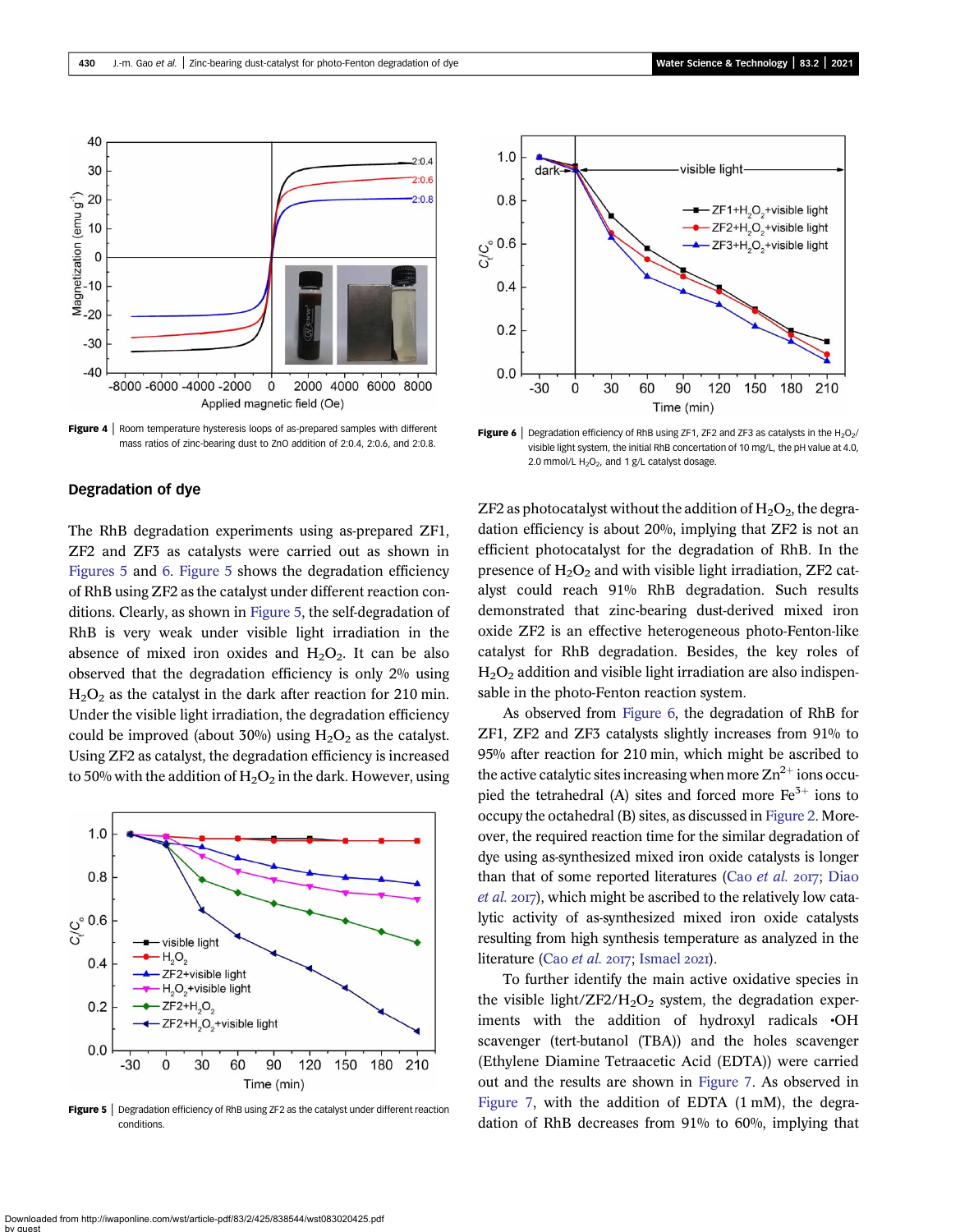<span id="page-6-0"></span>

Figure  $7$  | Influence of radical scavengers on degradation efficiency of RhB using ZF2 as catalysts in the  $H_2O_2$ /visible light system, the initial RhB concentration of 10 mg/L, the pH value of 4.0, 2.0 mmol/L  $H_2O_2$ , and 1 g/L catalyst dosage.



**Figure 8** Suggested mechanism for degradation of RhB by Zinc-bearing dust derived mixed iron oxides photo-Fenton catalysts.

EDTA have some effects on the degradation of RhB. When TBA was added in the system, the degradation of RhB decreases from 91% to 48%, indicating that TBA (1 M) greatly inhibited the degradation reaction. As a result, the generated hydroxyl radicals •OH played a key role in degradation of RhB and the generated electrons were of great importance for the degradation process.

Generally, in a Fenton reaction system,  $Fe<sup>2+</sup>$  ions can be oxidized by  $H_2O_2$  to generate powerful hydroxyl radicals •OH, which have a standard potential of 2.8 V ([Kostedt](#page-8-0) et al. ). They can oxidize and mineralize organic pollutants in wastewater. In the  $H_2O_2$  system, few hydroxyl radicals  $\cdot$ OH could be generated and resulted in low degradation efficiency. However, with visible light irradiation, hydroxyl radicals •OH can be yielded in the  $H_2O_2$  system, leading to the improvement of degradation efficiency. Using the mixed iron oxides as Fenton-like catalyst in the presence of  $H_2O_2$ , the plus two (+2) and three (+3) Fe ions could be oxidized by  $H_2O_2$ , and lots of hydroxyl radicals •OH were produced ([Munoz](#page-8-0) et al. ). As a result, the degradation efficiency could be obviously increased. Furthermore, in the presence of  $H_2O_2$  with visible light irradiation, the as-prepared mixed iron oxides exhibited enhanced RhB degradation performance, implying that visible light irradiation is essential for effective dye degradation. The results might be ascribed to the generation of hydroxyl radicals •OH being accelerated by visible light irradiation, and the synergistic effect of the photocatalyst reaction and Fenton-like catalyst reaction. Figure 8 shows the proposed mechanism for degradation of RhB using zinc-bearing dustderived mixed iron oxides as photo-Fenton catalysts.

#### Catalyst stability and reusability

As known, many heavy metals such as Zn, Mn, Cu, Pb, Cr are in the zinc-bearing dust. It is necessary to ensure security and stability towards hazardous metal leaching from as-prepared mixed iron oxides into the solutions under the reaction conditions. The hazardous metal leaching characteristics of zinc-bearing dust and as-prepared mixed iron oxide samples were tested according to the TCLP process, and the results are listed in Table 2. It can be found that

Table 2 | Metal ion concentrations in the solutions leached from zinc-bearing dust and as-prepared ZF1, ZF2 and ZF3

| <b>Samples</b>                             | <b>Metal ion concentration (mg/L)</b> |                 |                 |                 |                 |                 |                 |                 |  |  |  |
|--------------------------------------------|---------------------------------------|-----------------|-----------------|-----------------|-----------------|-----------------|-----------------|-----------------|--|--|--|
|                                            | Fe                                    | Zn              | Mn              | Cu              | Pb              | Cr              | Mg              | Ca              |  |  |  |
| Raw dust                                   | $12.23 \pm 0.5$                       | $30.05 + 0.6$   | $0.92 + 0.2$    | $0.33 + 0.1$    | $12.05 \pm 0.3$ | $10.11 + 0.3$   | $0.63 \pm 0.1$  | $0.54 \pm 0.1$  |  |  |  |
| ZF1                                        | $0.12 \pm 0.02$                       | $0.30 \pm 0.08$ | $0.18 + 0.03$   | $0.09 + 0.02$   | $0.27 \pm 0.05$ | $0.26 \pm 0.04$ | $0.26 \pm 0.05$ | $0.06 \pm 0.02$ |  |  |  |
| ZF2                                        | $0.07 + 0.02$                         | $0.26 \pm 0.05$ | $0.07 \pm 0.02$ | $0.08 + 0.02$   | $0.13 \pm 0.02$ | $0.15 \pm 0.03$ | $0.29 + 0.05$   | $0.09 + 0.02$   |  |  |  |
| ZF <sub>3</sub>                            | $0.06 \pm 0.01$                       | $0.38 + 0.06$   | $0.24 + 0.03$   | $0.06 \pm 0.02$ | $0.11 \pm 0.02$ | $0.07 + 0.02$   | $0.23 + 0.05$   | $0.11 + 0.02$   |  |  |  |
| Maximum limit<br>(Wang <i>et al.</i> 2017) | -                                     | 4               | 2               | 2               | 0.5             | 0.5             |                 |                 |  |  |  |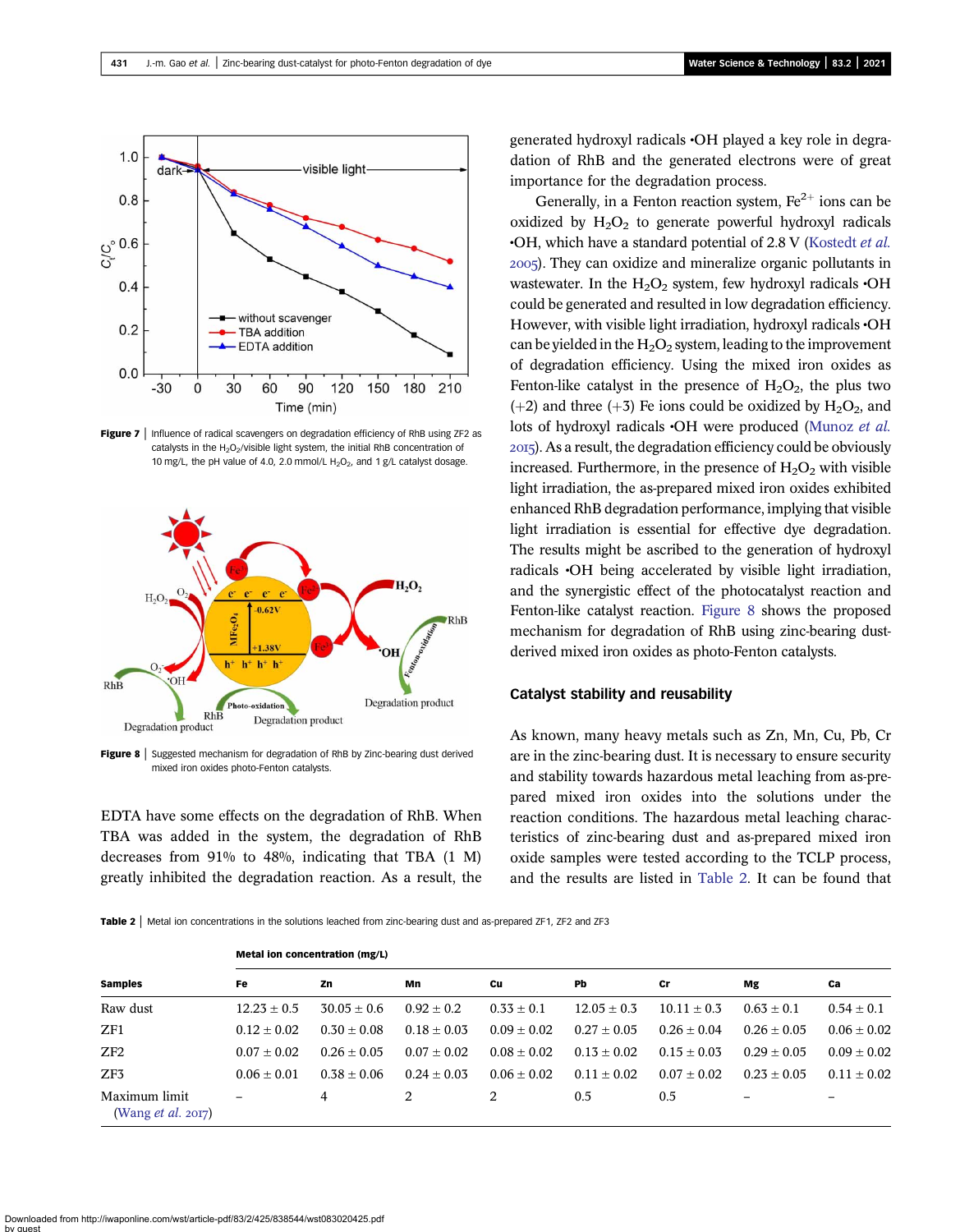<span id="page-7-0"></span>heavy metals leaching from zinc-bearing dust to the solution is serious, and most of the heavy metal concentrations are above the maximum limit; however, the heavy metals leaching from as-prepared samples are very limited (far below the maximum limit), implying that heavy metals could be fixed and doped in the stable spinel structure during the facile solid state calcination process, as reported by [Chen](#page-8-0) et al.  $(20\text{II}).$ 

Recovery and reusability are important aspects of a resource-saving and environment-friendly catalyst for practical application in wastewater treatment. The reusability of as-prepared ZF2 was studied by a five-cycle degradation of RhB under identical reaction conditions as plotted in Figure 9. The degradation efficiency was slightly decreased from 91% to 87%, implying that zinc-bearing dust-derived mixed iron oxides were stable during the reaction and could be reusable catalysts for degradation of dye. In general, zinc-bearing dust-derived mixed iron oxides could be easily separated and reused as heterogeneous photo-Fenton-like catalysts.

## CONCLUSIONS

In conclusion, non-toxic mixed iron oxides as the magnetically recyclable photo-Fenton catalyst for degradation of dye were synthesized from zinc-bearing dust using a facile solid state reaction method. In the as-prepared samples, spinel ferrite coexisting with or without  $Fe<sub>2</sub>O<sub>3</sub>$  was the predominant phase. The as-prepared mixed iron oxides exhibited excellent degradation efficiency (above 90%) of RhB in the presence of 2.0 mmol/L  $H_2O_2$  and with visible



Figure 9 | Cyclic degradation efficiency of RhB using ZF2 as the catalyst in the  $H_2O_2/$ visible light system, the initial RhB concertation of 10 mg/L, the pH value at 4.0, 2.0 mmol/L  $H_2O_2$ , and 1 g/L catalyst dosage.

light irradiation for 210 min when the initial RhB concertation is 10 mg/L and the pH value is controlled at 4.0, owing to the synergistic effect of the photocatalyst reaction and Fenton-like catalyst reaction during the degradation process. When more  $\text{Zn}^{2+}$  ions occupied the tetrahedral (A) sites and forced more  $Fe<sup>3+</sup>$  ions to occupy the octahedral (B) sites, the active catalytic sites were increased, and the degradation efficiency was increased accordingly. Moreover, heavy metals in the zinc-bearing dust were fixed stably in the spinel structure, and the as-prepared samples presented excellent reusability with a degradation efficiency of 87% after the fifth cycle of reuse. This work paves a green pathway towards the comprehensive utilization of hazardous solid waste to produce high value-added material product.

## ACKNOWLEDGEMENTS

The work was financially supported by the National Natural Science Foundation of China (Nos. 51804192), the National Key R&D Program of China (No. 2017YFB0603102), Shanxi Province Applied Basic Research Project (No. 201801D221325), Xiangyuan Country Comprehensive Utilization Science and Technology of Solid Waste Research Projects (No. 2018XYSDJS-04).

## DATA AVAILABILITY STATEMENT

All relevant data are included in the paper or its Supplementary Information.

#### **REFERENCES**

- Aakash, Choubey, R., Das, D. & Mukherjee, S. 2016 [Effect of](http://dx.doi.org/10.1016/j.jallcom.2016.01.198) [doping of manganese ions on the structural and magnetic](http://dx.doi.org/10.1016/j.jallcom.2016.01.198) [properties of nickel ferrite](http://dx.doi.org/10.1016/j.jallcom.2016.01.198). Journal of Alloys and Compounds 668, 33–39.
- Ahmed, M. J. K. & Ahmaruzzaman, M. 2015 [A facile synthesis of](http://dx.doi.org/10.1016/j.jenvman.2015.08.011) [Fe3O4-charcoal composite for the sorption of a hazardous](http://dx.doi.org/10.1016/j.jenvman.2015.08.011) [dye from aquatic environment.](http://dx.doi.org/10.1016/j.jenvman.2015.08.011) Journal of Environmental Management 163, 163–173.
- Bhargava, A., Jain, N., Khan, M. A., Pareek, V., Dilip, R. V. & Panwar, J. 2016 [Utilizing metal tolerance potential of soil](http://dx.doi.org/10.1016/j.jenvman.2016.08.021) [fungus for efficient synthesis of gold nanoparticles with](http://dx.doi.org/10.1016/j.jenvman.2016.08.021) [superior catalytic activity for degradation of rhodamine B](http://dx.doi.org/10.1016/j.jenvman.2016.08.021). Journal of Environmental Management 183, 22–32.
- Cai, C., Zhang, Z. Y., Liu, J., Shan, N., Zhang, H. & Dionysiou, D. D. 2016 [Visible light-assisted heterogeneous Fenton with](http://dx.doi.org/10.1016/j.apcatb.2015.09.056)  $ZnFe<sub>2</sub>O<sub>4</sub>$  [for the degradation of Orange II in water](http://dx.doi.org/10.1016/j.apcatb.2015.09.056). Applied Catalysis B Environmental 182, 456–468.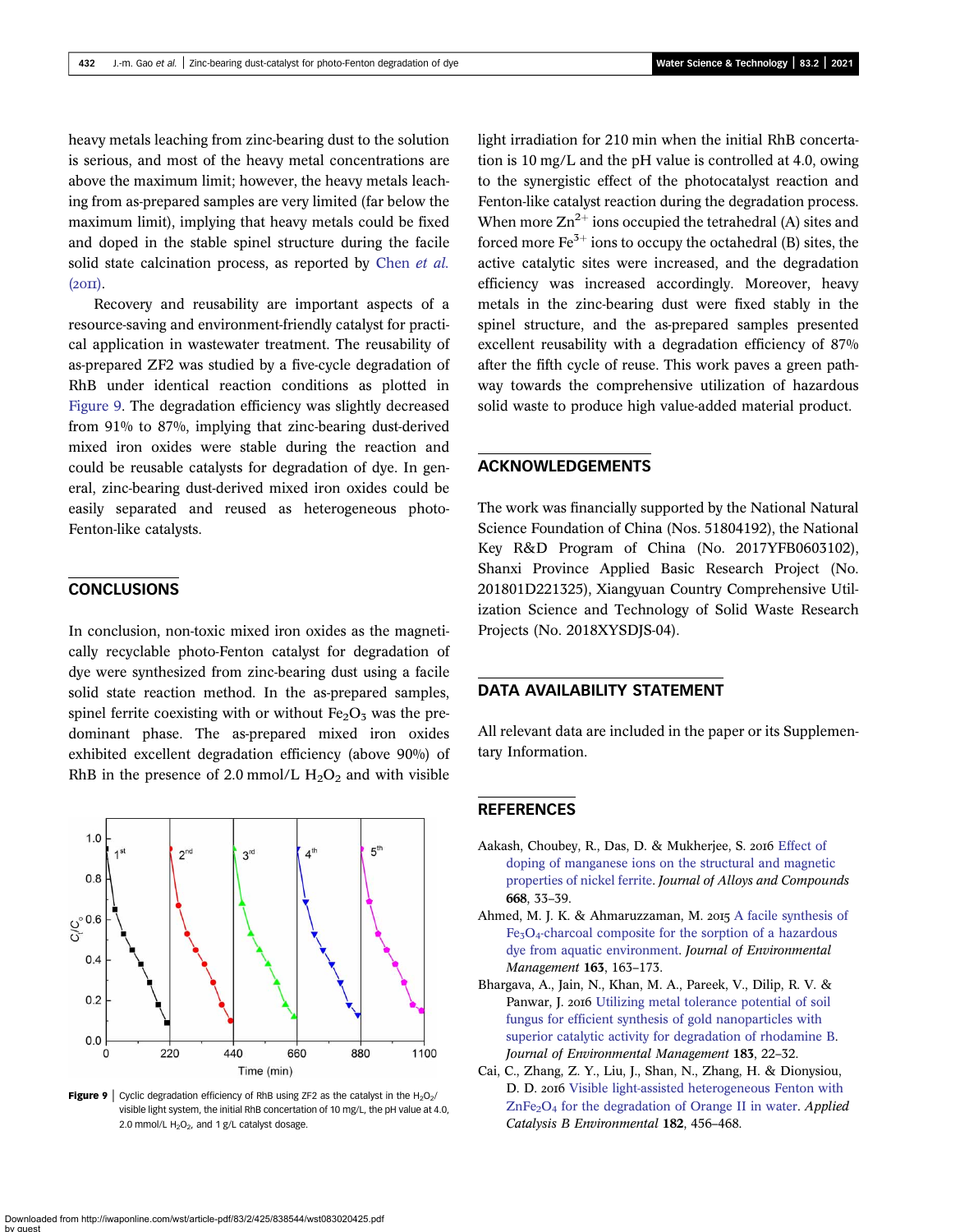<span id="page-8-0"></span>Cao, Z. B., Zhang, J., Zhou, J. Z., Ruan, X. X., Chen, D., Liu, J. Y., Liu, Q. & Qian, G. R. 2017 [Electroplating sludge derived](http://dx.doi.org/10.1016/j.jenvman.2016.11.039) [zinc-ferrite catalyst for the efficient photo-Fenton](http://dx.doi.org/10.1016/j.jenvman.2016.11.039) [degradation of dye](http://dx.doi.org/10.1016/j.jenvman.2016.11.039). Journal of Environmental Management 193, 146–153.

Chen, D., Mei, C. Y., Yao, L. H., Jin, H. M., Qian, G. R. & Xu, Z. P. [Flash fixation of heavy metals from two industrial wastes](http://dx.doi.org/10.1016/j.jhazmat.2011.06.091) [into ferrite by microwave hydrothermal co-treatment.](http://dx.doi.org/10.1016/j.jhazmat.2011.06.091) Journal of Hazardous Materials 192, 1675–1682.

Diao, Y. F., Yan, Z. K., Guo, M. & Wang, X. D. 2017 [Magnetic](http://dx.doi.org/10.1016/j.jhazmat.2017.11.029) [multi-metal co-doped magnesium ferrite nanoparticles: an](http://dx.doi.org/10.1016/j.jhazmat.2017.11.029) [efficient visible light-assisted heterogeneous Fenton-like](http://dx.doi.org/10.1016/j.jhazmat.2017.11.029) [catalyst synthesized from saprolite laterite ore](http://dx.doi.org/10.1016/j.jhazmat.2017.11.029). Journal of Hazardous Materials 344, 829–838.

Du, J. K., Bao, J. G., Fu, X. Y., Lu, C. H. & Kim, S. H. [Mesoporous sulfur-modified iron oxide as an effective](http://dx.doi.org/10.1016/j.apcatb.2015.11.015) [Fenton-like catalyst for degradation of bisphenol A](http://dx.doi.org/10.1016/j.apcatb.2015.11.015). Applied Catalysis B Environmental 184, 132–141.

Feng, X., Mao, G. Y., Bu, F. X., Cheng, X. L., Jiang, D. M. & Jiang, J. S. 2013 Controlled synthesis of monodisperse  $\text{CoFe}_2\text{O}_4$ [nanoparticles by the phase transfer method and their](http://dx.doi.org/10.1016/j.jmmm.2013.05.001) catalytic activity on methylene blue discoloration with  $H_2O_2$ . Journal of Magnetism & Magnetic Materials 343, 126–132.

Gao, J. M. & Cheng, F. Q. 2018a [Effect of metal substitution on the](http://dx.doi.org/10.1007/s10948-018-4690-z) [magnetic properties of spinel ferrites synthesized from zinc](http://dx.doi.org/10.1007/s10948-018-4690-z)[bearing dust](http://dx.doi.org/10.1007/s10948-018-4690-z). Journal of Superconductivity and Novel Magnetism 31, 1965–1970.

Gao, J. M. & Cheng, F. Q. 2018b [Facile synthesis of spinel ferrites](http://dx.doi.org/10.1007/s10948-017-4531-5) [with enhanced magnetic properties from two intractable](http://dx.doi.org/10.1007/s10948-017-4531-5) [metallurgical resources: zinc-bearing dust and nickel laterite](http://dx.doi.org/10.1007/s10948-017-4531-5) [ore.](http://dx.doi.org/10.1007/s10948-017-4531-5) Journal of Superconductivity and Novel Magnetism 31, 2655–2660.

Gligorovski, S., Strekowski, R., Barbati, S. & Vione, D. [Environmental implications of hydroxyl radicals \(\(](http://dx.doi.org/10.1021/cr500310b)•)OH). Chemical Reviews 115, 13051–13092.

Ismael, M. 2021 [Ferrites as solar photocatalytic materials and their](http://dx.doi.org/10.1016/j.solmat.2020.110786) [activities in solar energy conversion and environmental](http://dx.doi.org/10.1016/j.solmat.2020.110786) [protection: a review.](http://dx.doi.org/10.1016/j.solmat.2020.110786) Solar Energy Materials and Solar Cells 219, 110786.

Jia, Z., Zhang, W. C., Wang, W. M., Habibi, D. & Zhang, L. C. Amorphous  $Fe_{78}Si_9B_{13}$  [alloy: a rapid and reusable photo](http://dx.doi.org/10.1016/j.apcatb.2016.03.048)[enhanced Fenton-like catalyst in degradation of Cibacron](http://dx.doi.org/10.1016/j.apcatb.2016.03.048) [Brilliant Red 3B-A dye under UV](http://dx.doi.org/10.1016/j.apcatb.2016.03.048)–vis light. Applied Catalysis B Environmental 192, 46–56.

Jiang, D. N., Chen, M., Wang, H., Zeng, G. M., Huang, D. L., Cheng, M., Liu, Y., Xue, W. J. & Wang, Z. W. 2019 The application of different typological and structural MOFsbased materials for the dyes adsorption. Coordination Chemistry Reviews 380, 471–483.

Kefeni, K. K., Mamba, B. B. & Msagati, T. A. M. 2017 [Application](http://dx.doi.org/10.1016/j.seppur.2017.07.015) [of spinel ferrite nanoparticles in water and wastewater](http://dx.doi.org/10.1016/j.seppur.2017.07.015) [treatment: a review](http://dx.doi.org/10.1016/j.seppur.2017.07.015). Separation & Purification Technology 188, 399–422.

Kong, L. J., Zhu, Y. T., Liu, M. X., Chang, X. Y., Xiong, Y. & Chen, D. Y. 2016 [Conversion of Fe-rich waste sludge into nano-flake](http://dx.doi.org/10.1016/j.envpol.2016.06.012) [Fe-SC hybrid Fenton-like catalyst for degradation of AOII](http://dx.doi.org/10.1016/j.envpol.2016.06.012). Environmental Pollution 216, 568–574.

Kostedt, W. L., Drwiega, J., Mazyck, D. W., Lee, S. W., Sigmund, W., Wu, C. Y. & Chadik, P. 2005 [Magnetically agitated](http://dx.doi.org/10.1021/es0508121) [photocatalytic reactor for photocatalytic oxidation of](http://dx.doi.org/10.1021/es0508121) [aqueous phase organic pollutants.](http://dx.doi.org/10.1021/es0508121) Environmental Science & Technology 39, 052–8056.

Kukurugya, F., Vindt, T. & Havlík, T. 2015 [Behavior of zinc, iron](http://dx.doi.org/10.1016/j.hydromet.2015.03.008) [and calcium from electric arc furnace \(EAF\) dust in](http://dx.doi.org/10.1016/j.hydromet.2015.03.008) [hydrometallurgical processing in sulfuric acid solutions:](http://dx.doi.org/10.1016/j.hydromet.2015.03.008) [thermodynamic and kinetic aspects.](http://dx.doi.org/10.1016/j.hydromet.2015.03.008) Hydrometallurgy 154, 20–32.

Liu, S. Q., Feng, L. R., Xu, N., Chen, Z. G. & Wang, X. M. [Magnetic nickel ferrite as a heterogeneous photo-Fenton](http://dx.doi.org/10.1016/j.cej.2012.07.071) [catalyst for the degradation of rhodamine B in the presence](http://dx.doi.org/10.1016/j.cej.2012.07.071) [of oxalic acid.](http://dx.doi.org/10.1016/j.cej.2012.07.071) Chemical Engineering Journal 203, 432–439.

Lin, X. L., Peng, Z. W., Yan, J. X., Li, Z. Z., Hwang, J. Y., Zhang, Y. B., Li, G. H. & Jiang, T. 2017 [Pyrometallurgical recycling of electric](http://dx.doi.org/10.1016/j.jclepro.2017.02.128) [arc furnace dust.](http://dx.doi.org/10.1016/j.jclepro.2017.02.128) Journal of Cleaner Production 149, 1079–1100.

Liu, Y., Zhao, Y. & Wang, J. L. 2021 [Fenton/Fenton-like processes](http://dx.doi.org/10.1016/j.jhazmat.2020.124191) [with in-situ production of hydrogen peroxide/hydroxyl](http://dx.doi.org/10.1016/j.jhazmat.2020.124191) [radical for degradation of emerging contaminants: advances](http://dx.doi.org/10.1016/j.jhazmat.2020.124191) [and prospects](http://dx.doi.org/10.1016/j.jhazmat.2020.124191). Journal of Hazardous Materials 404, 124191.

Munoz, M., Pedro, Z. M. D., Casas, J. A. & Rodriguez, J. J. [Preparation of magnetite-based catalysts and their](http://dx.doi.org/10.1016/j.apcatb.2015.04.003) [application in heterogeneous Fenton oxidation](http://dx.doi.org/10.1016/j.apcatb.2015.04.003)–a review. Applied Catalysis B Environmental 176–177, 249–265.

National Bureau of Standards 1971 (U.S.) Monoograph 25, V9, P60.

National Bureau of Standards (U.S.) Monoograph 25, V18, P37.

Neyens, E. & Baeyens, J. 2003 [A review of classic Fenton](http://dx.doi.org/10.1016/S0304-3894(02)00282-0)'s [peroxidation as an advanced oxidation technique.](http://dx.doi.org/10.1016/S0304-3894(02)00282-0) Journal of Hazardous Materials 98, 33–50.

Ramlow, H., Francisco, M. R. A. & Marangoni, C. 2017 [Direct contact](http://dx.doi.org/10.2166/wst.2017.449) [membrane distillation for textile wastewater treatment: a state of](http://dx.doi.org/10.2166/wst.2017.449) [the art review.](http://dx.doi.org/10.2166/wst.2017.449) Water Science and Technology 76, 2565–2579.

Sebag, M. G., Korzenowski, C., Bernardes, A. M. & Vilela, A. C. [Evaluation of environmental compatibility of EAFD](http://dx.doi.org/10.1016/j.jhazmat.2008.11.125) [using different leaching standards.](http://dx.doi.org/10.1016/j.jhazmat.2008.11.125) Journal of Hazardous Materials 166, 670–675.

Shahid, M., Liu, J. L., Ali, Z., Shakir, I., Warsi, M. F., Parveen, R. & Nadeem, M. 2013 [Photocatalytic degradation of methylene](http://dx.doi.org/10.1016/j.matchemphys.2013.01.058) blue on magnetically separable  $MgFe<sub>2</sub>O<sub>4</sub>$  [under visible light](http://dx.doi.org/10.1016/j.matchemphys.2013.01.058) [irradiation.](http://dx.doi.org/10.1016/j.matchemphys.2013.01.058) Materials Chemistry & Physics 139, 566-571.

Su, M. H., He, C., Sharma, V. K., Asi, M. A., Xia, D. H., Li, X. Z., Deng, H. Q. & Xiong, Y. 2012 [Mesoporous zinc ferrite: synthesis,](http://dx.doi.org/10.1016/j.jhazmat.2011.10.006) characterization, and photocatalytic activity with  $H_2O_2$ /visible [light](http://dx.doi.org/10.1016/j.jhazmat.2011.10.006). Journal of Hazardous Materials 211–212, 95–103.

Thota, S., Kashyap, S. C., Sharma, S. K. & Reddy, V. R. 2015 [Micro](http://dx.doi.org/10.1016/j.jpcs.2015.12.013) [Raman, Mossbauer and magnetic studies of manganese](http://dx.doi.org/10.1016/j.jpcs.2015.12.013) [substituted zinc ferrite nanoparticles: role of Mn.](http://dx.doi.org/10.1016/j.jpcs.2015.12.013) Journal of Physics and Chemistry of Solids 91, 136–144.

Tu, Y. J., Chang, C. K., You, C. F. & Wang, S. L. 2012 [Treatment of](http://dx.doi.org/10.1016/j.jhazmat.2012.01.050) [complex heavy metal wastewater using a multi-staged ferrite](http://dx.doi.org/10.1016/j.jhazmat.2012.01.050) [process.](http://dx.doi.org/10.1016/j.jhazmat.2012.01.050) Journal of Hazardous Materials 209–210, 379–384.

Vinosha, P. A., Xavier, B., Ashwini, A., Mely, L. A. & Das, S. J. [Tailoring the photo-Fenton activity of nickel ferrite](http://dx.doi.org/10.1016/j.ijleo.2017.02.089) [nanoparticles synthesized by low-temperature](http://dx.doi.org/10.1016/j.ijleo.2017.02.089) [coprecipitation technique](http://dx.doi.org/10.1016/j.ijleo.2017.02.089). Optik-International Journal for Light and Electron Optics 137, 244–253.

Downloaded from http://iwaponline.com/wst/article-pdf/83/2/425/838544/wst083020425.pdf by guest